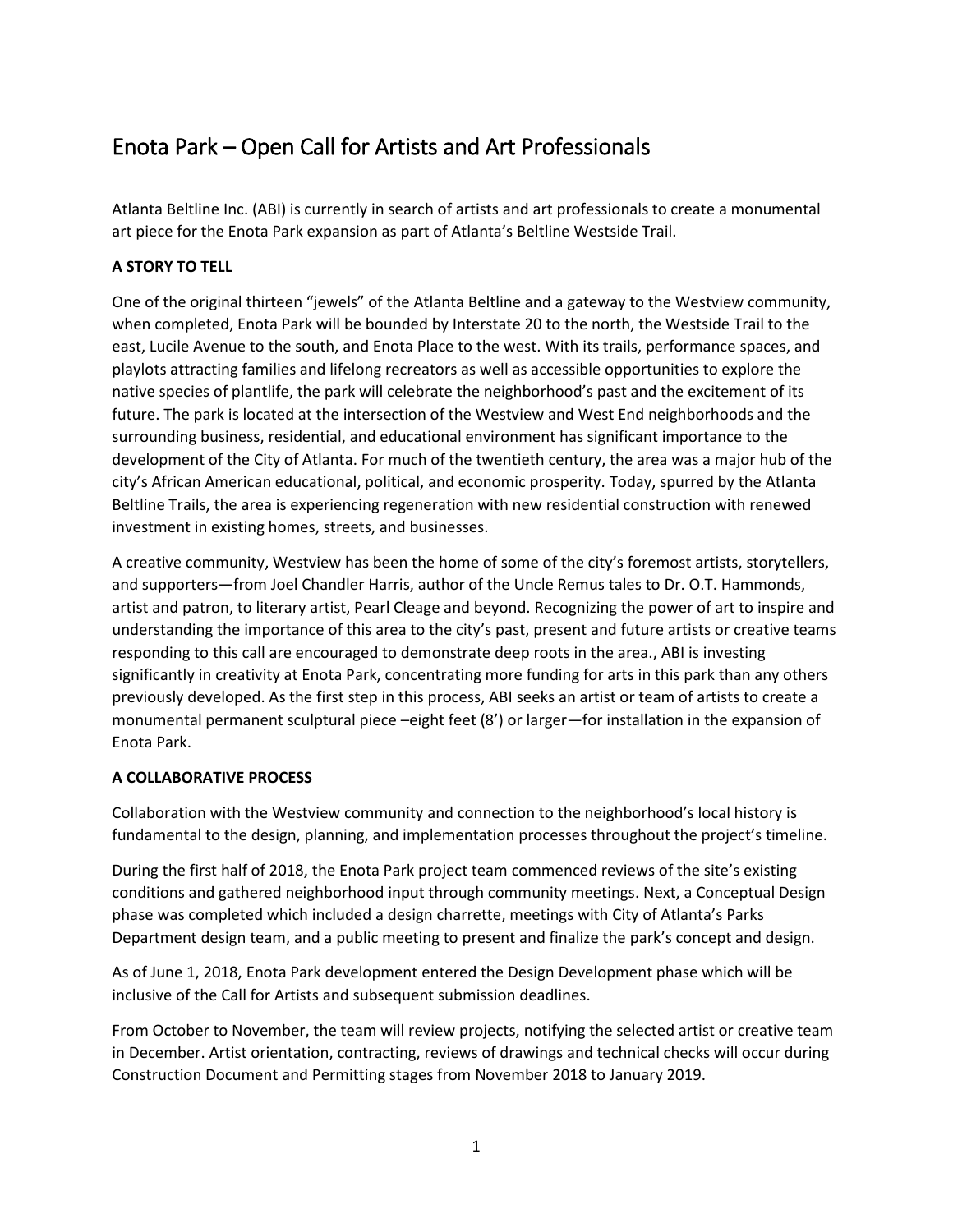Pending, park construction funding, installation of the selected sculpture is anticipated to occur in the first quarter of 2020. The artist or creative team selected will keep pace with the development of the park plans and implementation.

### **ARTISTS ARE INVITED TO SUBMIT**

ABI will select a permanent sculpture concept constructed of materials that are cost effective, durable, and appropriate for outdoor settings such as steel and/or woods with eternal finishes. The proposed schematic location for the sculpture is shown in Exhibit 'A'. The sculpture is to be placed within a planting bed within the plaza and shall fit within an area of a 16' diameter and a maximum height of 8'. Safety is fundamental in the design, construction, installation, and maintenance of the project All works should be suitable for public engagement, interaction and audiences of all ages.

## **BUDGET**

The not-to-exceed budget for this project is \$50,000. Of the total amount, artists should incorporate an artist's fee in the budget that must be submitted with each proposal. The award will cover the design (including artist's fee), fabrication, shipping, installation, and maintenance, of the project.

## **QUESTIONS**

Questions about this call for artists may be submitted to;

Miranda Kyle Atlanta BeltLine, Inc. (ABI) [mkyle@atlbeltline.org](mailto:mkyle@atlbeltline.org) Deadline for questions is September 14, 2018.

#### **ADDITIONAL CONTACT**

Robert Witherspoon, Art Program Manager, Public Art rwitherspoon@atlantaga.gov

#### **SUBMISSIONS**

All materials must be received by 5:00 pm EST on Monday October 8, 2018 in PDF Format.

If you would like to submit your documents by U.S. mail or walk-in, please submit a CD containing your materials. All hardcopy materials must be on  $8 \frac{1}{2} \times 11$  paper. Hard copy materials will not be returned.

Please address submission materials to: Art on the Atlanta BeltLine | Attn: Miranda Kyle Atlanta BeltLine, Inc. (ABI) 100 Peachtree St. NW | Suite 2300 | Atlanta, GA 30303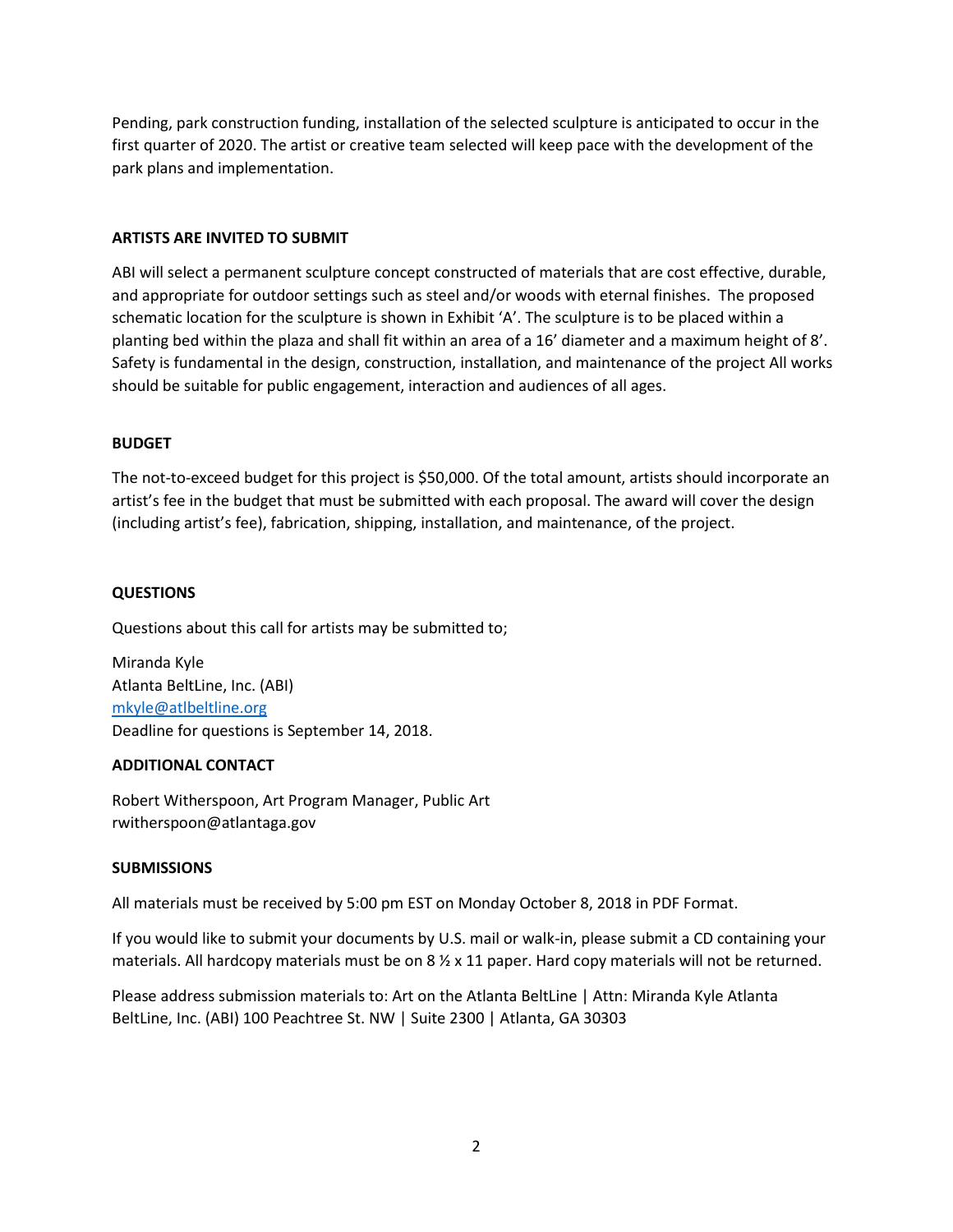Submissions must include the following materials:

- 1. Artist statement:
	- a. Title of the piece
	- b. A one sentence description of the proposed work
	- c. A written narrative describing your proposal,– What is the piece and what does it mean? (NOT TO EXCEED 250 WORDS);
- *2.* Biographical information for principal team members *demonstrating deep roots in the West End area.*
- 3. At least three sketches, showing scale, dimensions, and elevation of the proposed or existing work; five images of previous work (JPEG or PDF) or related projects of recent artworks (not to exceed 1024 x 768 pixels at a minimum of 150 dpi provided on disk or uploaded) accompanied by a sheet with description of each work sample
- 4. Contact information for all team members including name, address, telephone, and email address
- 5. List of materials and step by step installation plan.
- 6. Detailed budget showing how much is being requested, how the budget will be used, source for materials, and artist's fee.

## **EVALUATION AND SELECTION**

All proposals will be reviewed and the successful work will be selected by community members based on the Evaluation Criteria outlined in the next section.

Each proposal submitted will be evaluated on the following criteria using a numeric system:

- 1. Concept
	- Is the artwork/performance original or a repeated/reworked/loaned piece?
	- Does the work demonstrate a connection to the surrounding community—Enota Place, Westview, West End, etc.?
- 2. Artistic Merit/Quality
	- Does the project demonstrate high technical skill?
	- Is it artistically engaging and stimulating? Will it be appreciated by the general public?
	- Do the other examples of work submitted support the artistic merit/quality of the proposal?
- 3. Feasibility
	- Is the proposed budget reasonable? Can the project be executed for the requested amount? Can the work be executed within the exhibition timeline?
	- Does the artist have the experience to execute the proposal?
	- Would the piece negatively impact the public's health & safety in any way? (e.g. no sharp edges or elements which might present a possible danger to the public)
- 4. Community Engagement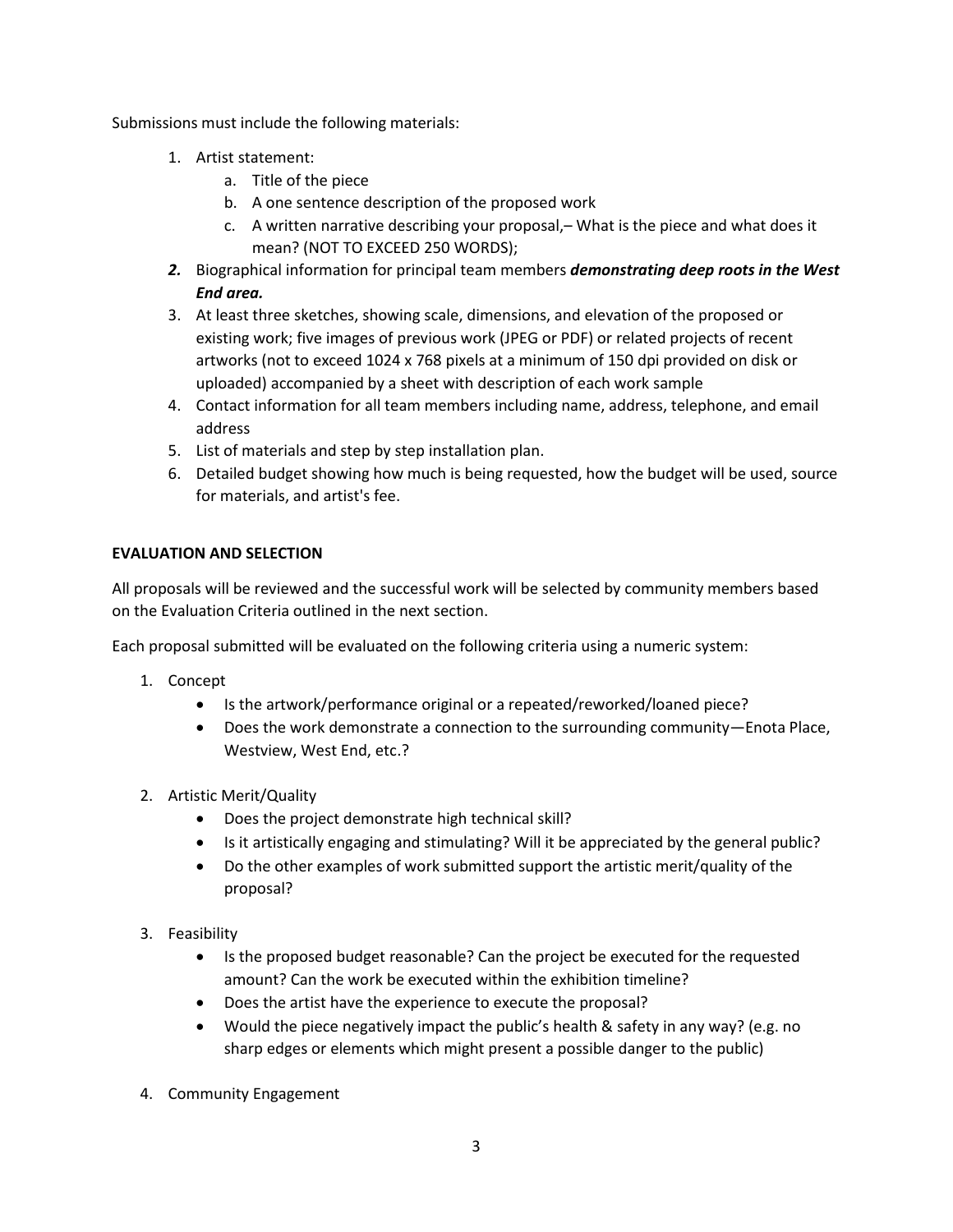- How does the work engage its specific and local audience?
- Does it impact the way a viewer thinks or feels?
- Is it interactive, produced on site, use the neighborhood or volunteers?

#### **TIMELINE**

| Call for artist proposals published:             | August 8, 2018                       |
|--------------------------------------------------|--------------------------------------|
| Deadline for submissions:                        | 5:00 pm, EST Monday, October 8, 2018 |
| Review:                                          | Week of October 29, 2018             |
| Accepted entries notified:                       | November 15, 2018                    |
| <b>Artist orientations and Contract Signing:</b> | December 1, 2018                     |
| Installation                                     | March 18, 2019 to March 20, 2020     |

#### **PROJECT HISTORY**

The Atlanta BeltLine is an emerging system of parks, trails, transit and economic development that reclaims mostly abandoned rail corridors. With an emphasis on public spaces, improved transportation, cultural amenities and revitalizing neighborhoods, it has the potential to redefine the city and make it a better place to live, work and play. Find additional information about the Atlanta BeltLine at [www.beltline.org.](http://www.beltline.org/)

\*\* All information contained herein will be in a PDF format for the purposes of automated translation into Google supported languages, as well as ASL and braille. Video translations will be available online. If you or someone you know requires an unlisted language, please contact Miranda Kyle at mkyle@atlbeltline.org as it may be possible to have it created.

#### **TERMS AND CONDITIONS**

By submitting a proposal, the Offeror is accepting the following Terms and Conditions, and these terms and conditions shall form the basis of any contract awarded as a result of the publication of this RFP:

- 1. Offeror shall hold harmless ABI, Invest Atlanta, and the City of Atlanta against any and all claims, judgments or liabilities to which they may be subject as a result of any breach of contract or negligence associated with, arising from, or relating to the submission by responder of a proposal in response to this RFP;
- 2. Offeror agrees that its status shall be that of an independent contractor, and neither it nor any of its employees or subcontractors is or shall be an agent, servant or employee of ABI, Invest Atlanta, or the City of Atlanta;
- 3. Offeror agrees that ABI shall be permitted to use and reproduce images of the selected projects for promotional purposes;
- 4. All proposal submissions become the property of ABI; and
- 5. A Federal Form W-9 for tax payer identification number and certification shall be required, along with other required documents.